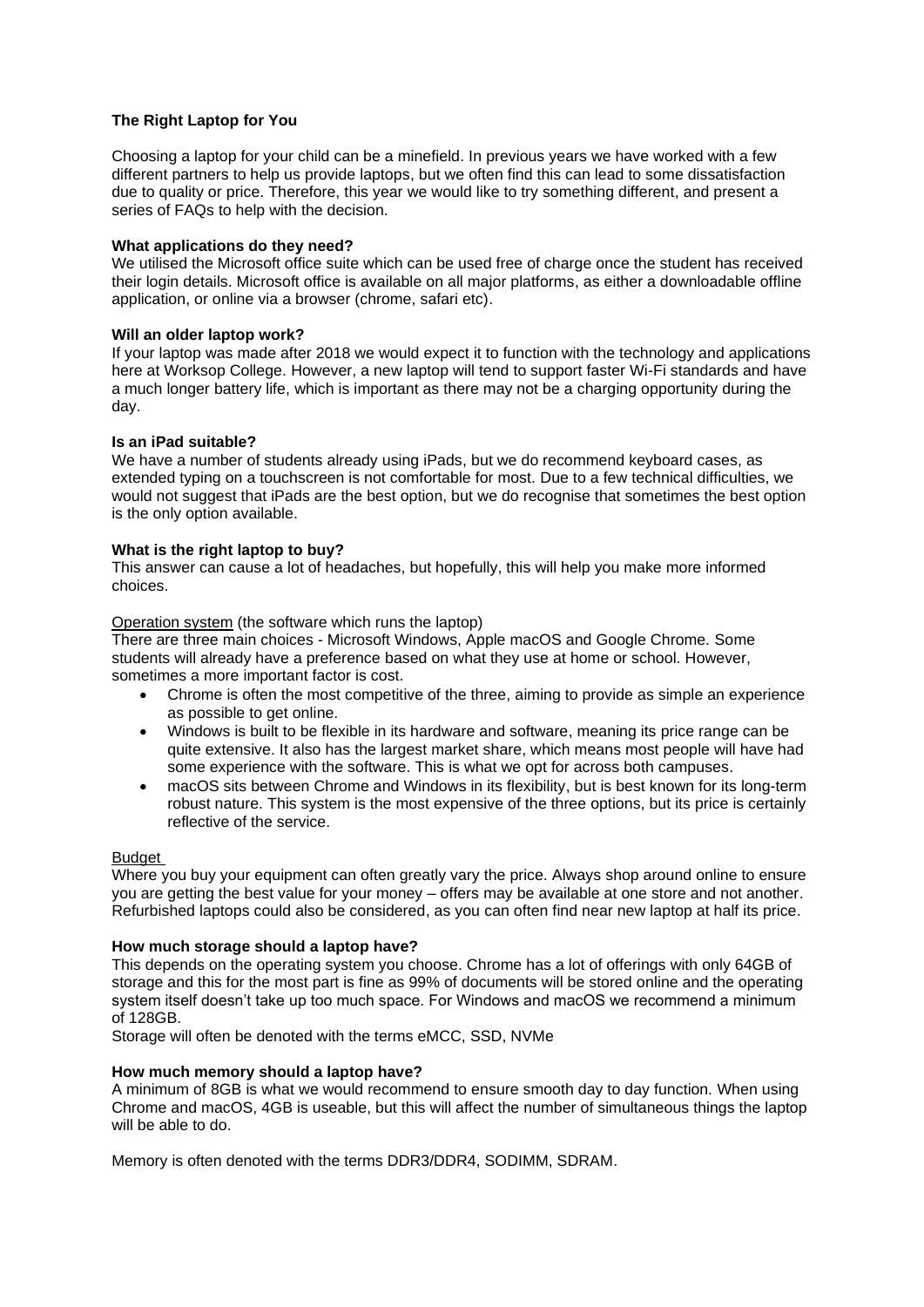#### **What processor should a laptop have?**

This is where a good portion of the cost of the laptop is generated and will require a bit of homework on your part to ensure you are getting the best deal.

When looking at the processor, it is accompanied by a lot of specs, but we only need the model number. For instance, in the example below we just need the N4020 part,

## • **Intel® Celeron® N4020 (1.1 GHz base frequency, up to 2.8 GHz burst frequency, 4 MB L2 cache, 2 cores)**

Once you have the model number, paste it into google with the word 'benchmark' after e.g.



N4020 benchmark Q



Look at the results for cpu.userbenckmark.com e.g.

https://cpu.userbenchmark.com > SpeedTest > IntelR-Ce... :

# Intel Celeron N4020 - CPU UserBenchmarks

You will then have an objective view of how well you can expect that processor to perform – the better the performance the faster the machine will work. We have all experienced the frustration when a machine locks up and won't respond. For example, our current student desktop machines score around 66.7%



That is a lot of information to go through. But I want to empower each family to make the best costeffective decision.

#### **Is Warranty & Insurance required?**

Yes, components do fail over time and laptops are dropped or lost – we see it in about 10% of our users. Most warranty failures actually occur within the first year. Check any insurance you already have covers damage away from the home as it will not be covered by the college's insurance should an accident occur.

#### **What do you recommend?**

Our current recommendation is the **Dell Latitude 3310**.